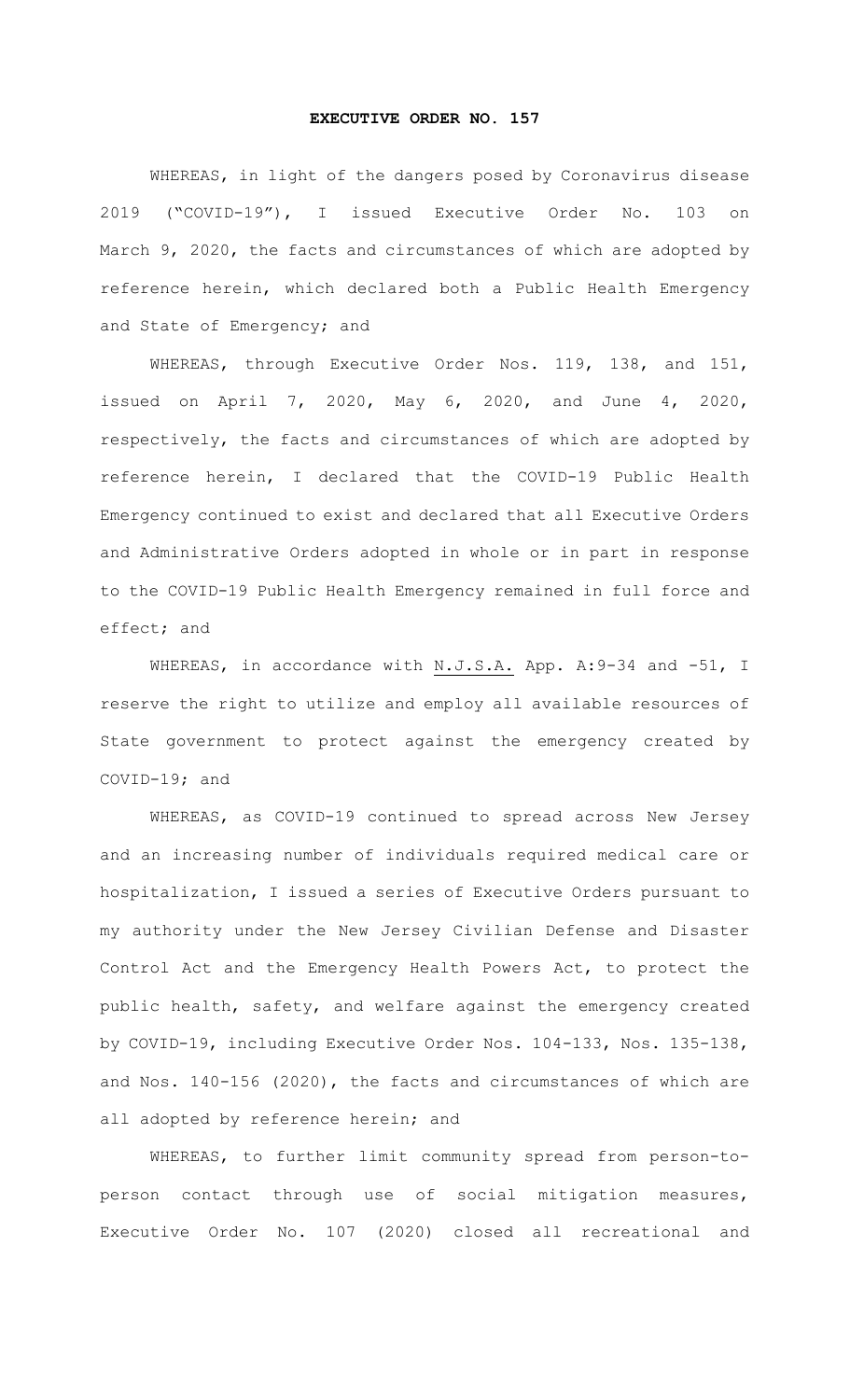entertainment businesses, and limited all restaurants, dining establishments, and food courts, with or without a liquor license, all bars, and all other holders of a liquor license with retail consumption privileges, to offering food delivery and/or take-out services only; and

WHEREAS, given the decrease in the rate of reported new cases of COVID-19 in New Jersey, including a reduction in the total number of individuals being admitted to hospitals for COVID-19, the State can take steps to lift certain restrictions that were designed to limit person-to-person contact; and

WHEREAS, even as the rate of reported new cases of COVID-19 decreases, the ongoing risks presented by COVID-19 mean that many of the State's current measures must remain in place, both to reduce additional new infections and to save lives; and

WHEREAS, after consultation with officials from the Department of Health ("DOH"), I announced a multi-stage New Jersey's Road Back Plan (the "Plan") for the methodical and strategic reopening of businesses and activities based on scientific data and metrics concerning the level of disease transmission risk and essential classification; and

WHEREAS, the State is implementing its reopening process and has begun to relax restrictions on certain businesses, including the resumption of non-essential construction, the allowance of a number of lower-risk outdoor activities, and the opening of all retail establishments; and

WHEREAS, consistent with this Plan, I issued Executive Order No. 150 (2020), which permitted restaurants, bars, and other food or beverage establishments to provide in-person dining outdoors, again with social distancing requirements; and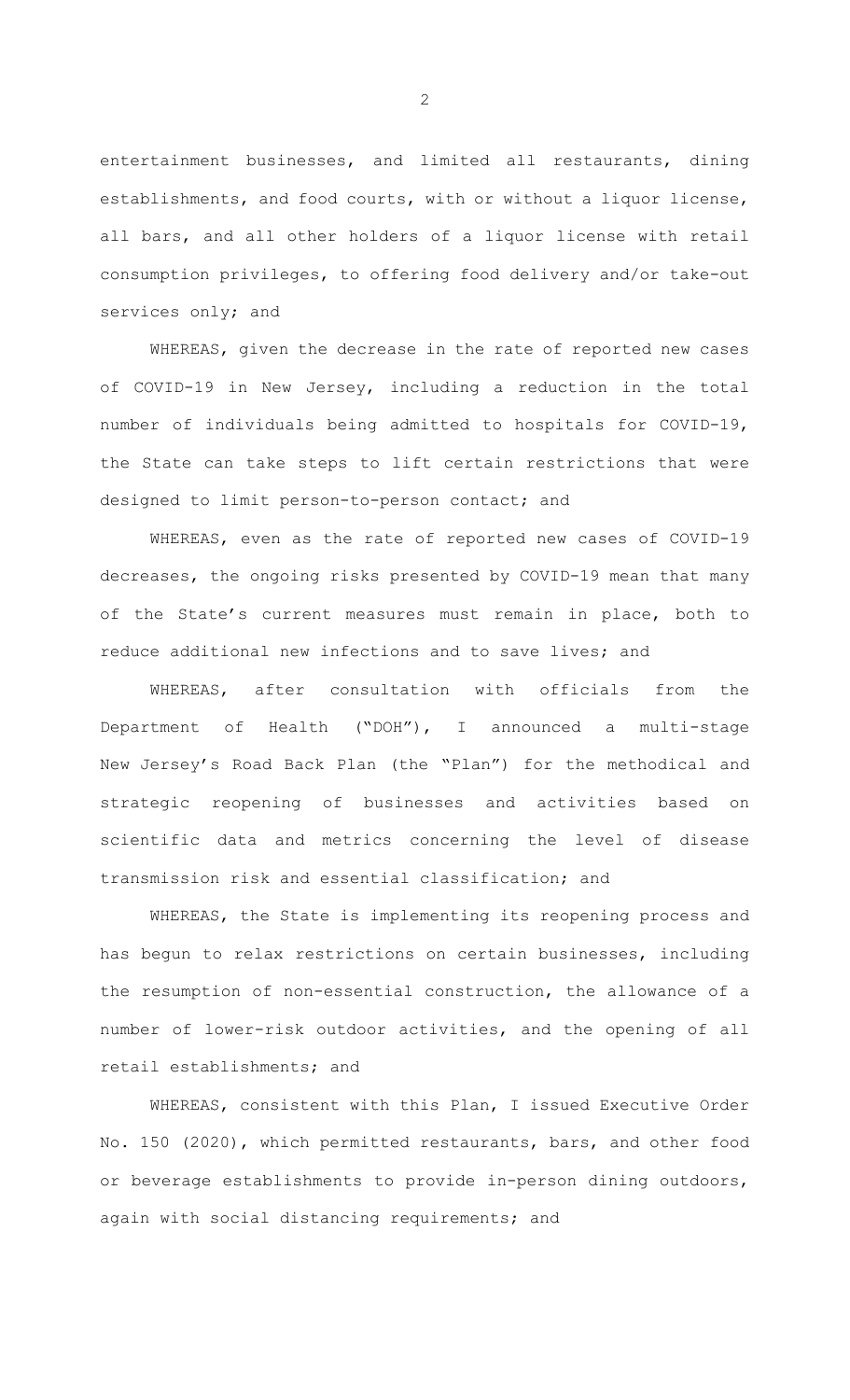WHEREAS, consistent with this Plan, I issued Executive Order No. 153 (2020), which permitted recreational and entertainment businesses to reopen the outdoor portions of their premises to the public, again with social distancing requirements; and

WHEREAS, while outdoor spaces continue to present a lower risk of COVID-19 transmission than indoor spaces, because of our continued progress in the fight against COVID-19, restaurants, bars, and other food or beverage establishments can begin to offer in-person dining indoors; and

WHEREAS, because of our continued progress, most recreational and entertainment businesses can now allow the public into their indoor spaces for activity, including but not limited to libraries, museums, aquariums, and public and private social clubs; and

WHEREAS, because public health experts have identified that indoor environments present increased risks of transmission as compared to outdoor environments, it is appropriate to impose even stricter social distancing measures and sanitization protocols on indoor dining and indoor recreational and entertainment businesses than are placed on their outdoor counterparts, including capacity limits to limit person-to-person contact and a requirement that individuals wear masks at all feasible times to reduce the risk of COVID-19 transmission when such contact does occur; and

WHEREAS, because indoor dining and indoor recreational and entertainment businesses also both entail a higher risk than indoor retail settings, as the former involves individuals congregating together in one location for a prolonged period of time, while in indoor retail settings, individuals neither congregate in large groups nor remain in close proximity for extended periods and so the risk of COVID-19 spread is reduced, it is also appropriate to impose stricter capacity limits on indoor dining and indoor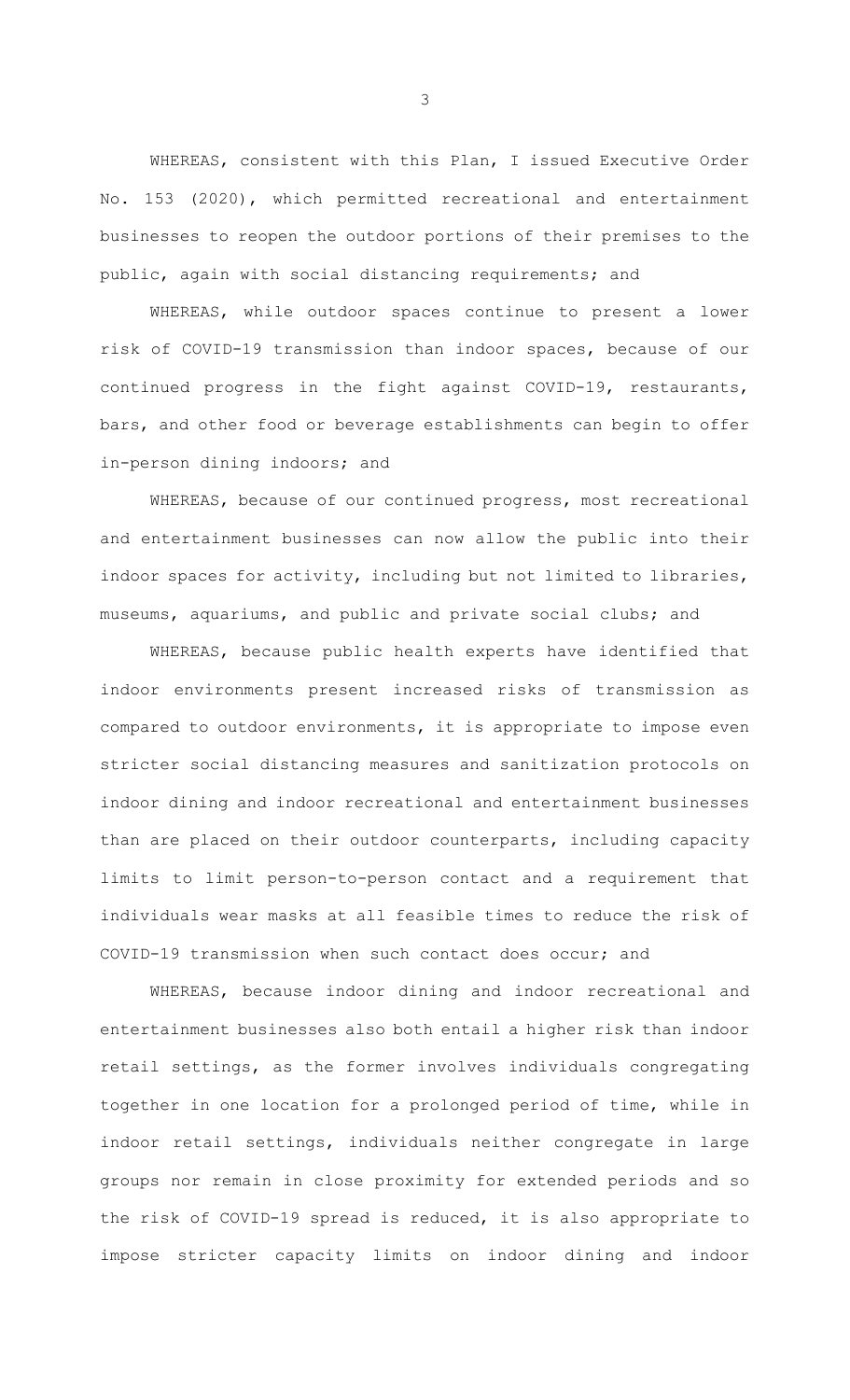recreational and entertainment businesses than are currently imposed on indoor retail settings; and

WHEREAS, although individuals in the indoor premises of all business establishments are required to wear a mask at all times, it is not possible for a customer to wear a mask when consuming food or beverage, meaning that all customers at any indoor food or beverage establishment must only be allowed to consume such food or beverage while seated at their table or at an individual seat, to minimize the risk of any person-to-person contact taking place between patrons without masks in any indoor space; and

WHEREAS, self-serve arrangements at food and beverage establishments, such as buffets, facilitate person-to-person contact and involve the use of common equipment and thus create an unnecessary risk of transmission and must remain prohibited, as the Centers for Disease Control and Prevention ("CDC") have suggested; and

WHEREAS, in heavily regulated industries such as casinos and racetracks, where expert State agencies have special knowledge of and experience with the businesses' operations, these industries can and should be subject to any additional health and safety protocols that those appropriate authorities believe would be consistent with public health and industry operations; and

WHEREAS, even as the State begins to allow recreation and entertainment businesses to reopen their indoor premises to the public with strict social distancing requirements, certain indoor entertainment businesses still pose an unacceptably high risk of transmission of COVID-19 at this time; and

WHEREAS, in particular, performance-based locations such as movie theaters, performing arts centers, and other concert venues, must remain closed to the public at this time, because those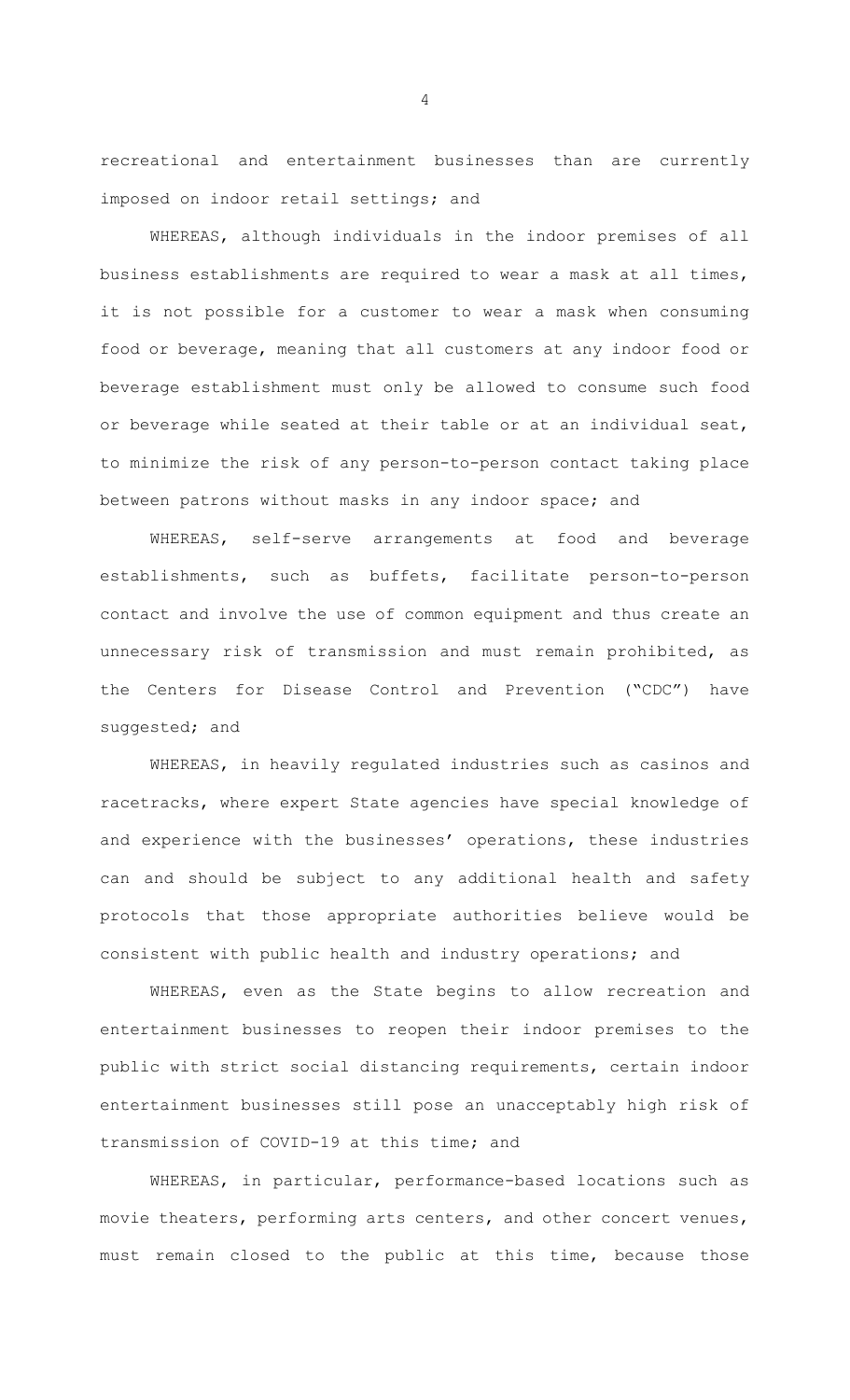businesses necessitate a large number of individuals congregating together concurrently in one indoor location for an unusually prolonged period of time, even more so than in other recreational and entertainment businesses where individuals do not inherently spend as prolonged an amount of time together in one single room or location, and because there are an especially high number of available outdoor and virtual options for members to the public to view and listen to movies and other performances, whether live or otherwise, that reduce the risk of indoor person-to-person contact and COVID-19 transmission; and

WHEREAS, indoor gyms, sports facilities, and fitness centers present particularly high risks of COVID-19 transmission, where people are congregating in a confined indoor space and working out, which entails sustained physical activity resulting in heavy breathing and exhalations that can increase the risk of COVID-19 spread, and where exercise equipment is shared by many different people over the course of the day, creating an additional danger of COVID-19 spread, and there are a high number of outdoor recreation opportunities to ensure that members of the public can engage in a wide range of exercise and fitness; and

WHEREAS, even as individual performance-based locations and gyms and fitness centers may take additional measures to address COVID-19 transmission, it will not be administrable, enforceable, and/or otherwise sufficiently protective of public safety to simply allow business owners to set their own divergent health measures, done without approval of the State and its health officials; and

WHERERAS, because dance floors by their nature are designed to facilitate especially close person-to-person contact, they must remain closed to the public at this time, even at establishments,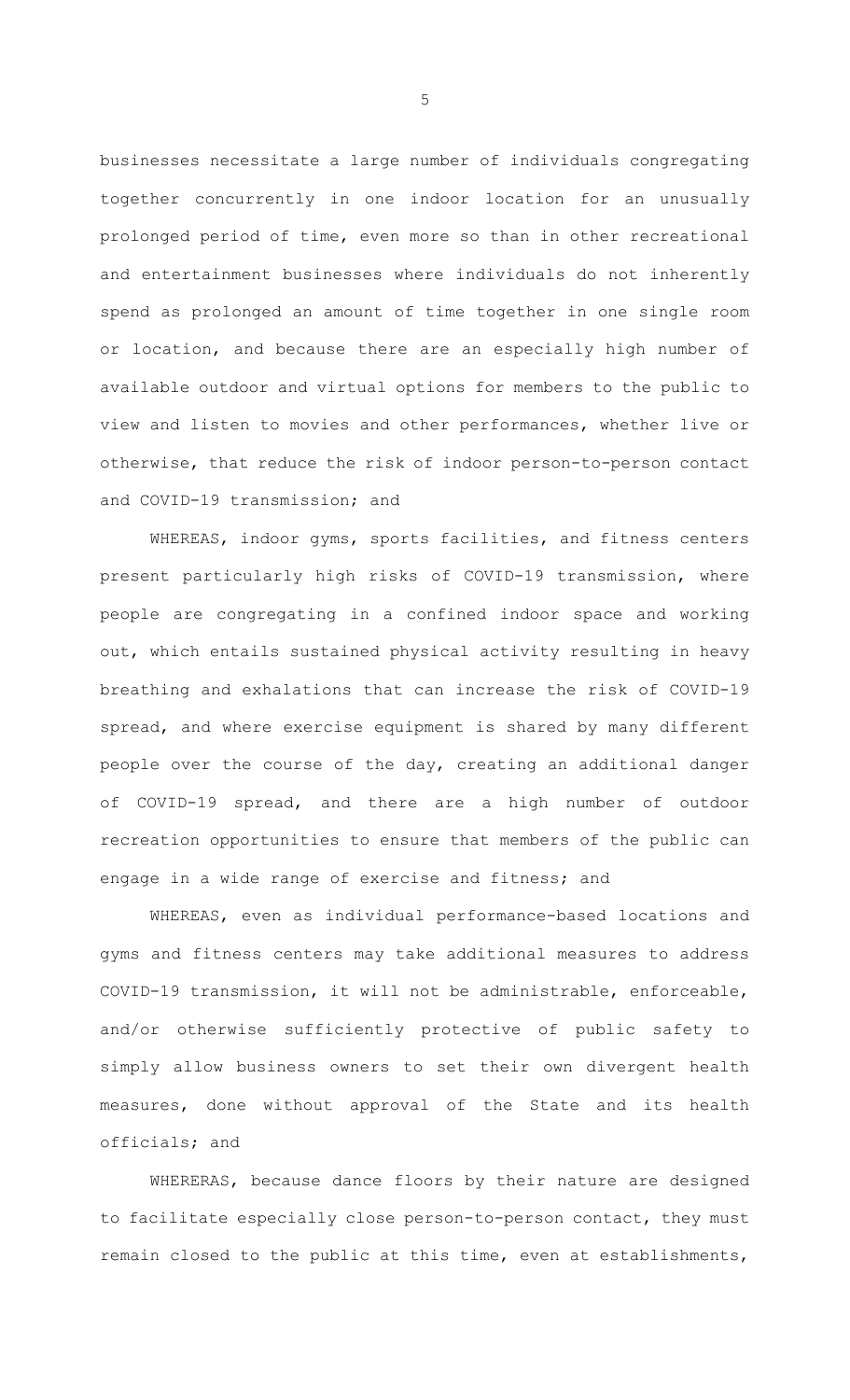such as food or beverage establishments, that are otherwise now permitted to reopen to the public; and

WHEREAS, because amusement and water parks include many high touch areas that make social distancing guidelines and capacity limits difficult to implement, maintain, monitor, and enforce, they must be subject to stricter capacity limits than other outdoor environments, and like gyms and fitness centers, cannot yet open their indoor premises to the public; and

WHEREAS, because gatherings bring people together to a specific location for a common reason and a common period of time, they create an increased risk of person-to-person interaction and contact among those participants that must be appropriately curtailed, especially when they take place indoors; and

WHEREAS, the Constitution and statutes of the State of New Jersey, particularly the provisions of N.J.S.A. 26:13-1 et seq., N.J.S.A. App. A: 9-33 et seq., N.J.S.A. 38A:3-6.1, and N.J.S.A. 38A:2-4 and all amendments and supplements thereto, confer upon the Governor of the State of New Jersey certain emergency powers, which I have invoked;

NOW, THEREFORE, I, PHILIP D. MURPHY, Governor of the State of New Jersey, by virtue of the authority vested in me by the Constitution and by the Statutes of this State, do hereby ORDER and DIRECT:

1. All retail establishments may open their premises to the public, whether that premises is indoors or outdoors, provided that they adopt policies that include, at minimum, the following requirements: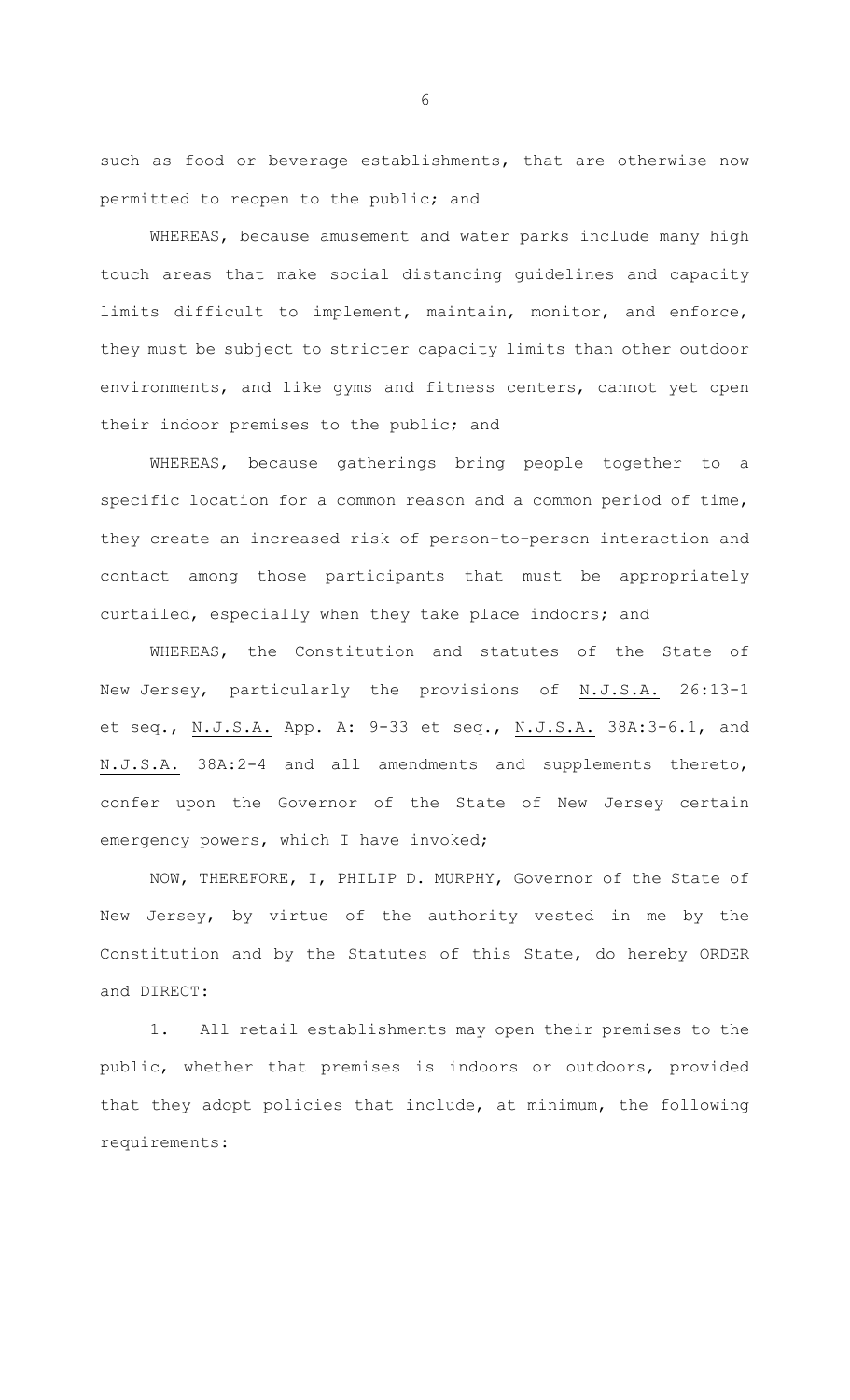- a. Limit occupancy of any indoor premises to 50% of the stated maximum store capacity, if applicable, at one time, excluding the retail establishment's employees;
- b. Limit total capacity of any outdoor area to a number that ensures that all individuals can remain six feet apart;
- c. Establish hours of operation, wherever possible, that reserve a designated period of access solely to high-risk individuals, as defined by the CDC;
- d. Install a physical barrier, such as a shield guard, between customers and cashiers/baggers wherever feasible or otherwise ensure six feet of distance between those individuals, except at the moment of payment and/or exchange of goods;
- e. Require infection control practices, such as regular hand washing, coughing and sneezing etiquette, and proper tissue usage and disposal;
- f. Provide employees break time for repeated handwashing throughout the workday;
- g. Arrange for contactless pay options, pickup, and/or delivery of goods wherever feasible. Such policies shall, wherever possible, consider populations that do not have access to internet service;
- h. Provide sanitization materials, such as hand sanitizer and sanitizing wipes, to staff and customers;
- i. Require frequent sanitization of high-touch areas like restrooms, credit card machines, keypads, counters and shopping carts;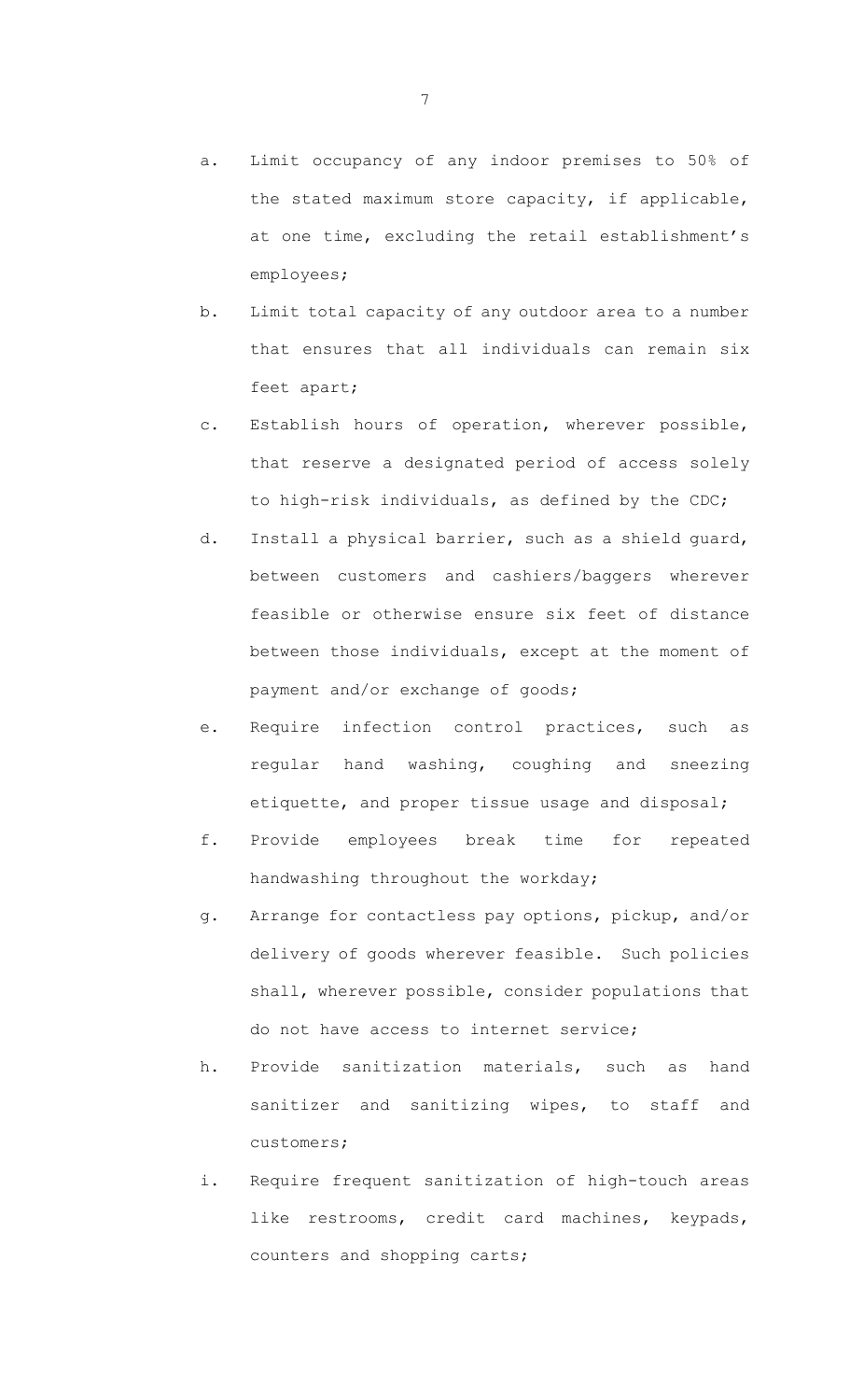- j. Place conspicuous signage at entrances and throughout the store, if applicable, alerting staff and customers to the required six feet of physical distance;
- k. Demarcate six feet of spacing in check-out lines to demonstrate appropriate spacing for social distancing; and
- l. Require workers and customers to wear cloth face coverings while in the indoor portion of the premises, except where doing so would inhibit that individual's health or where the individual is under two years of age, and require workers to wear gloves when in contact with customers or goods. Businesses must provide, at their expense, such face coverings and gloves for their employees. If a customer refuses to wear a cloth face covering for non-medical reasons and if such covering cannot be provided to the individual by the business at the point of entry, then the business must decline the individual entry into the indoor premises. If the business is providing medication, medical supplies, or food, the business policy should provide alternate methods of pickup and/or delivery of such goods for such individual. Nothing in the stated policy should prevent workers or customers from wearing a surgical-grade mask or other more protective face covering if the individual is already in possession of such equipment, or if the business is otherwise required to provide such worker with more protective equipment due to the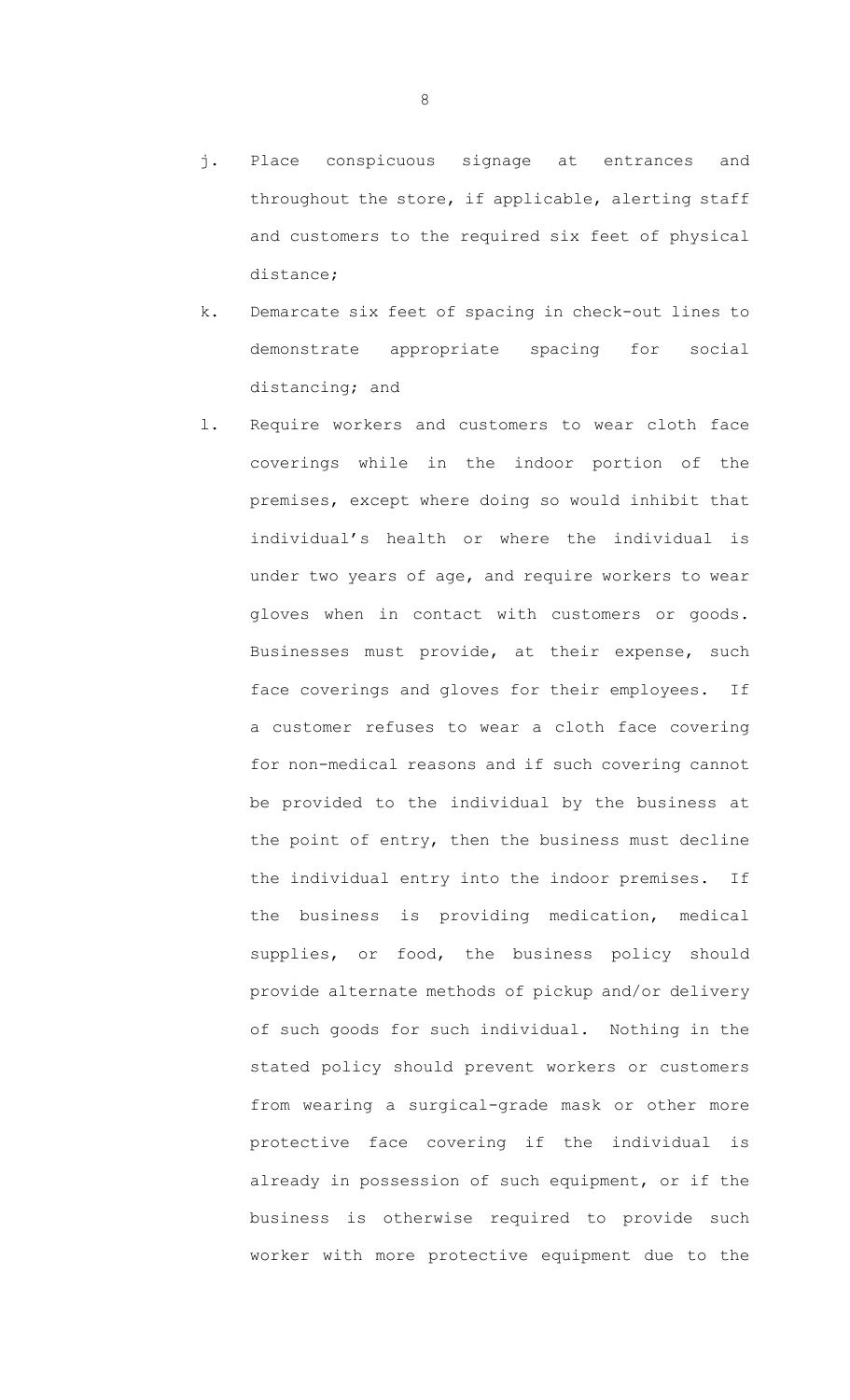nature of the work involved. Where an individual declines to wear a face covering in the indoor premises due to a medical condition that inhibits such usage, neither the essential retail business nor its staff shall require the individual to produce medical documentation verifying the stated condition.

2. Personal care service facilities, which collectively refers to cosmetology shops; barber shops; beauty salons; hair braiding shops; nail salons; electrology facilities; spas, including day spas and medical spas, at which solely elective and cosmetic medical procedures are performed; massage parlors, tanning salons, and tattoo parlors, may open their premises to the public provided that such businesses adopt policies that they comply with the standards issued by the Division of Consumer Affairs and DOH, as applicable. Additionally, notwithstanding any provision of DOH Executive Directive No. 20-015 or Division of Consumer Affairs Administrative Order No. 2020-09 prohibiting services that would require the removal of a client's face covering, such personal care services may be provided as of 6:00 a.m. on Thursday, July 2, 2020, provided that clients must wear a face covering at all times before and after the service, and subject to Paragraph 3 of this Order and any enhanced standards for the provision of such services as the Division of Consumer Affairs or DOH may adopt, as applicable.

3. Notwithstanding Paragraph 2 of this Order, personal care services offered outside of personal care service facilities or of health facilities providing medically necessary or therapeutic services shall remain prohibited pursuant to Administrative Order No. 2020-10, until explicitly authorized by an order from the State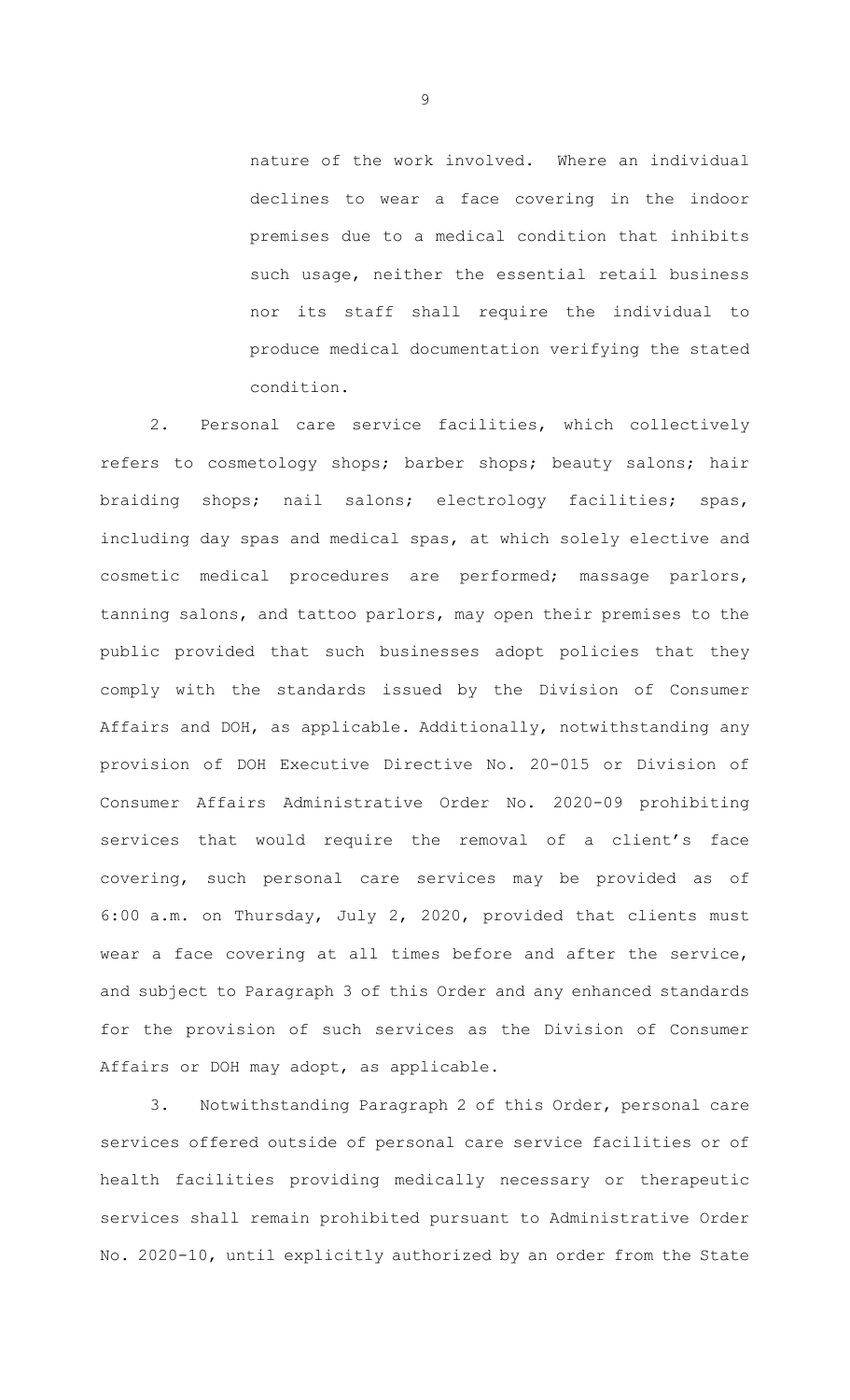Director of Emergency Management. If such an order is issued by the State Director of Emergency Management, these personal care services must be provided in a manner that complies with standards issued by the Division of Consumer Affairs and DOH, as applicable, and all other applicable laws and regulations. Nothing in this paragraph shall be construed to preclude an individual from providing personal care services in a shop, office, or other premises licensed, or otherwise authorized by the Division of Consumer Affairs or one of its licensing boards or DOH that is located in a residence, provided they comply with standards issued by the Division of Consumer Affairs and DOH, as applicable, and all other applicable laws and regulations.

4. Restaurants, cafeterias, dining establishments, and food courts, with or without a liquor license, bars, and all other holders of a liquor license with retail consumption privileges, collectively referred to as "food or beverage establishments," are permitted to offer in-person service at outdoor areas, defined as open air spaces without a fixed roof, besides a temporary or seasonal awning or cover, provided that the establishment complies with the following requirements:

- a. Ensure all areas designated for food and/or beverage consumption are in conformance with applicable local, State, and Federal regulations;
- b. Limit capacity to a number that ensures all patrons can remain six feet apart from all other patrons at all times, except for those patrons with whom they are sharing a table;
- c. Ensure that tables where individuals or groups are seated remain six feet apart in all directions from any other table or seat and that individual seats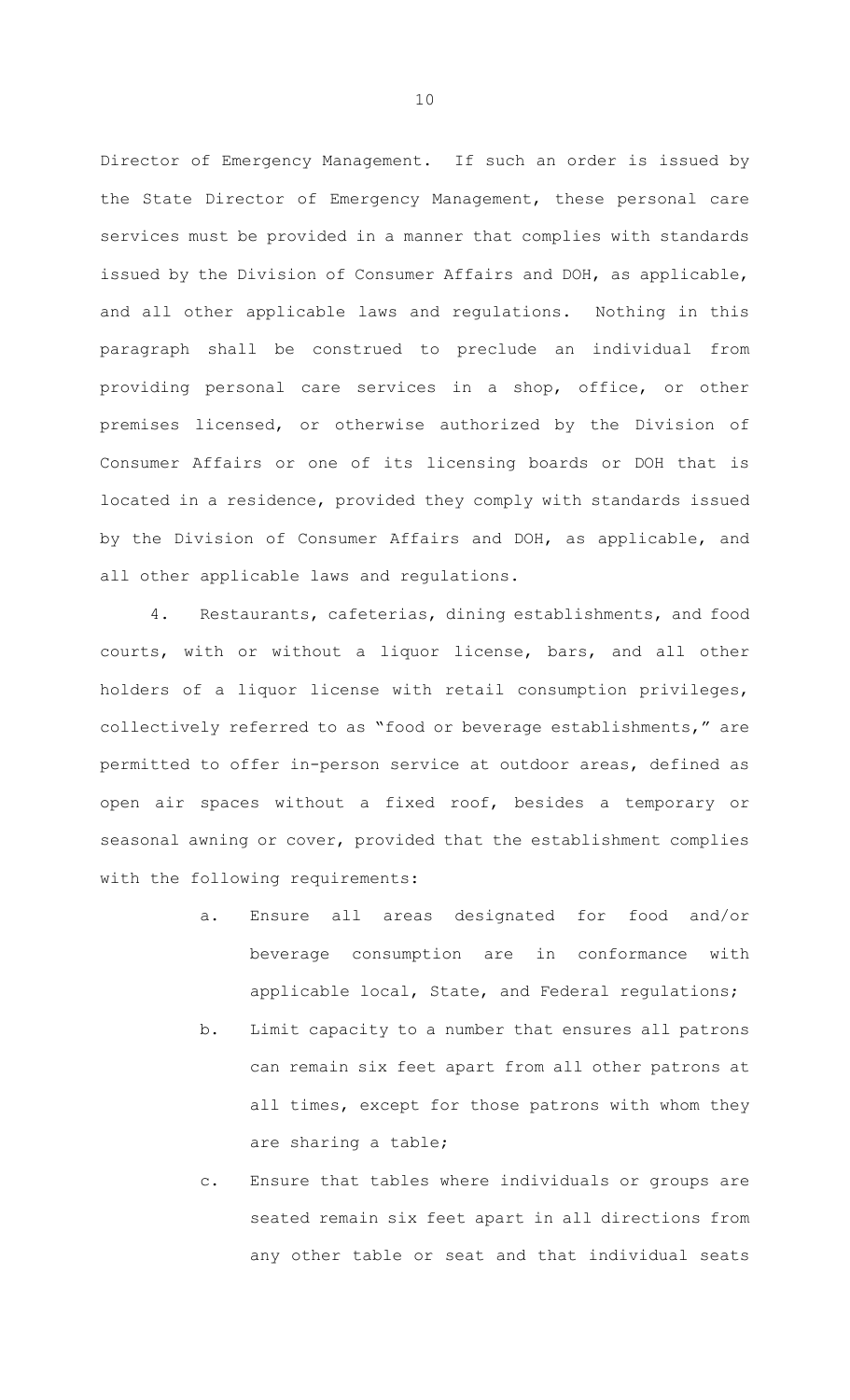in any shared area that is not reserved for individual groups, such as an outdoor bar area, are also six feet apart in all directions from any other table or seat;

- d. Prohibit patrons being served at outdoor areas from entering the indoor premises of the food or beverage establishment, except to walk through such premises when entering or exiting the food or beverage establishment in order to access the outdoor area, or to use the restroom;
- e. Require patrons being served at outdoor areas to wear a face covering while inside the indoor premises of the food or beverage establishment, unless the patron has a medical reason for not doing so or is a child under two years of age;
- f. Prohibit smoking in any outdoor areas designated for the consumption of food and/or beverages. The requirement that food or beverage establishments impose this prohibition shall sunset at 6:00 a.m. on Thursday, July 2, 2020, although food or beverage establishments can choose to continue this prohibition; and
- g. Abide by all other health and safety standards issued by the Commissioner of the Department of Health, consistent with her authority under the Emergency Health Powers Act.

5. Effective at 6:00 a.m. on Thursday, July 2, 2020, food or beverage establishments are permitted to offer in-person service at indoor areas, provided that the establishment complies with the following requirements: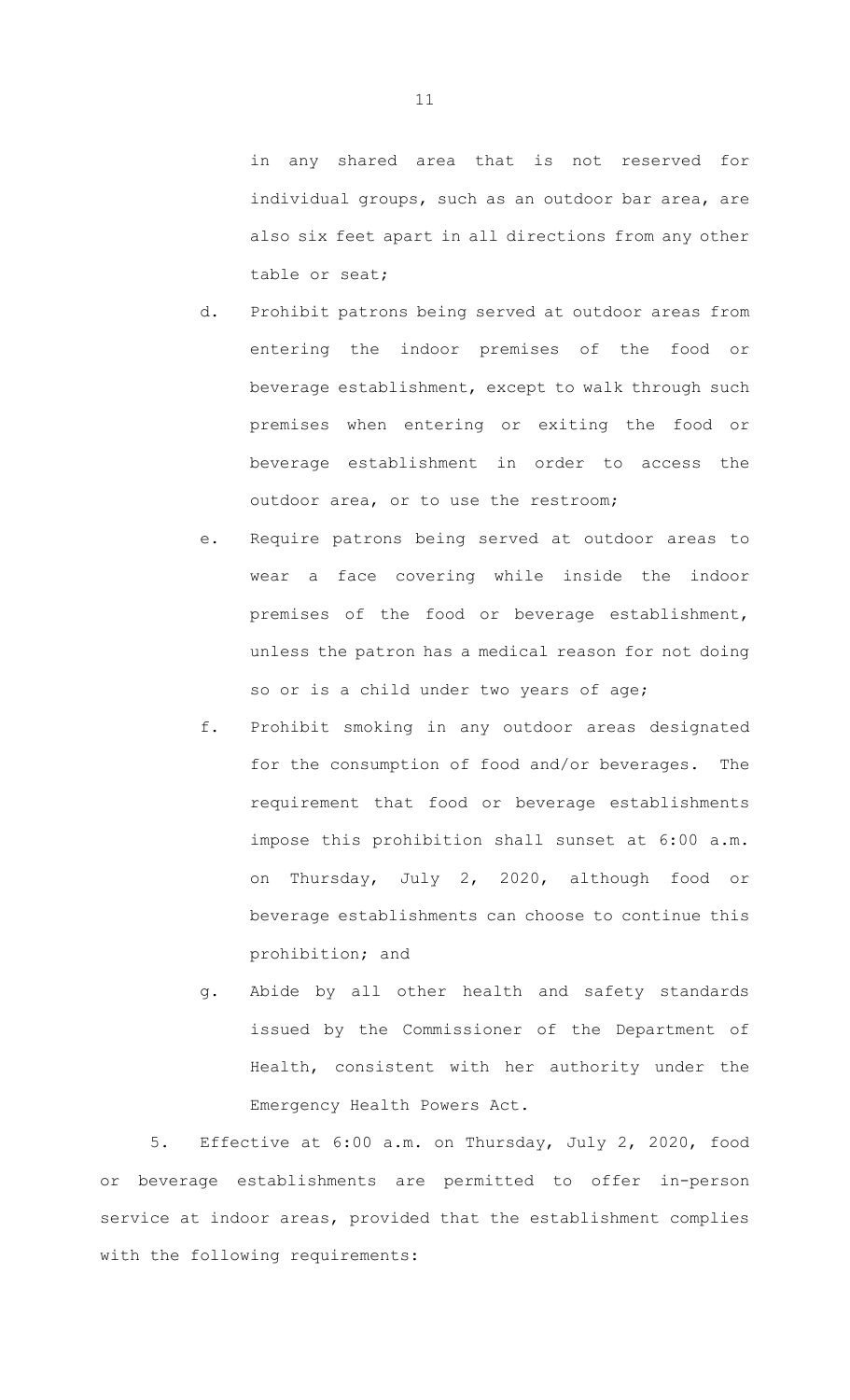- a. Limit the number of patrons in indoor areas to 25 percent of the food or beverage establishment's indoor capacity, excluding the food or beverage establishment's employees;
- b. Ensure that tables where individuals or groups are seated are six feet apart in all directions from any other table or seat and that individual seats in any shared area that is not reserved for individual groups, such as an indoor bar area, are also six feet apart in all directions from any other table or seat;
- c. Require patrons to wear face coverings while inside the indoor premises of the food or beverage establishment, except when seated at their table or in their individual seat. This requirement does not apply if the patron has a medical reason for not wearing a face covering or is a child under two years of age;
- d. Food or beverage establishments with table service may only allow patrons to place orders when seated, and only wait staff may bring food or beverages to seated patrons;
- e. Patrons may only consume food or beverages while seated; and
- f. Abide by all other health and safety standards issued by the Commissioner of the Department of Health, including infection control practices and other sanitization protocols, consistent with her authority under the Emergency Health Powers Act.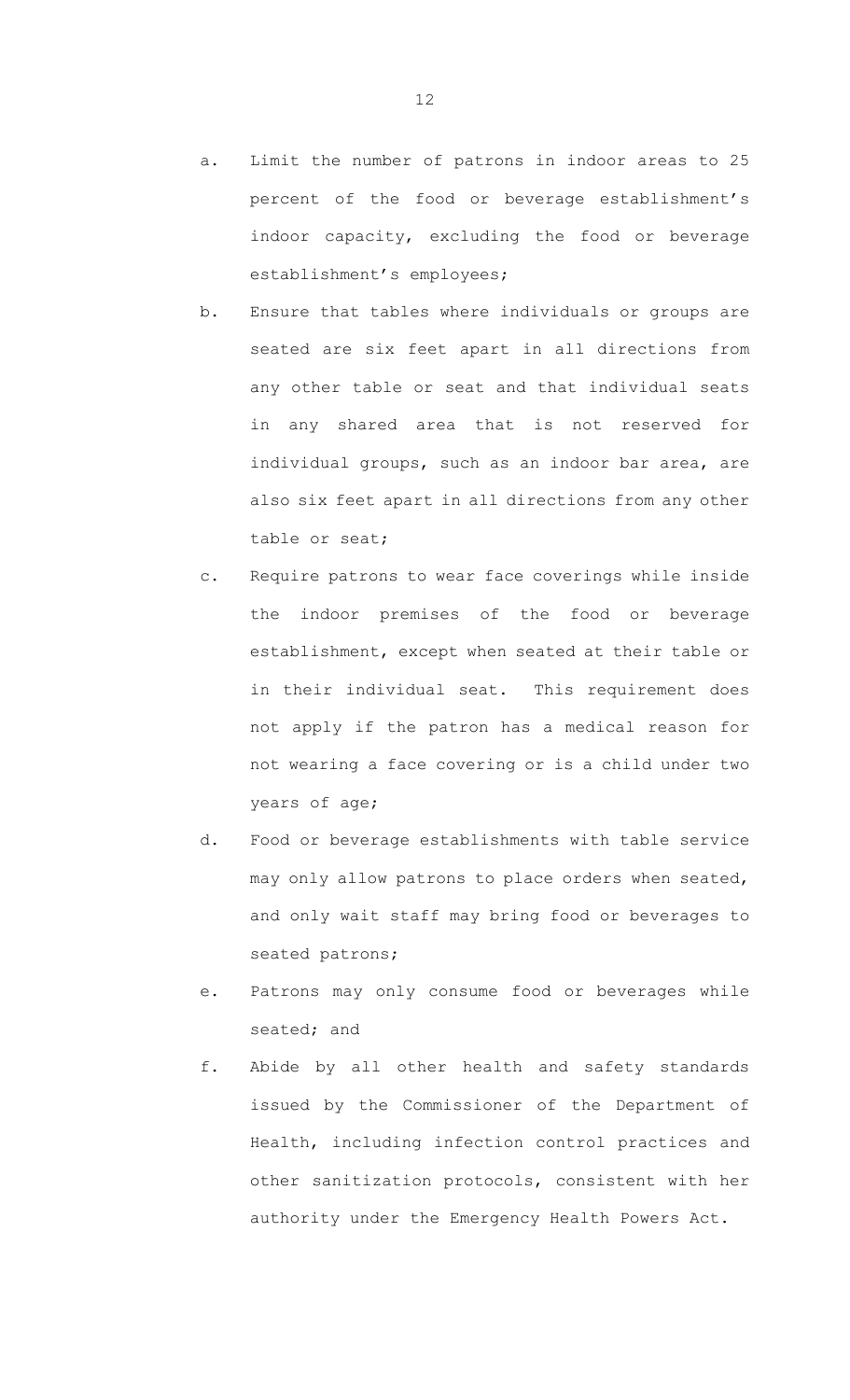6. Nothing in this Order shall prevent a food or beverage establishment that offers take-out options from allowing an individual who is seeking take-out rather than table service to enter the indoor premises of the establishment to place an order, make payment, and pick up food or beverages, including in situations where a food or beverage establishment makes outdoor areas without table service available. Such individuals shall wear a face covering while inside the indoor premises of the food or beverage establishment, unless the individual has a medical reason for not doing so or is a child under two years of age.

7. Prior to 6:00 a.m. on Thursday, July 2, 2020, the rules for recreational and entertainment businesses that were instituted in Executive Order No. 153 (2020) remain in effect. As of 6:00 a.m. on Thursday, July 2, 2020, all recreational and entertainment businesses may open their entire premises, whether indoor or outdoor, to the public, unless otherwise prohibited by this Order, provided that such businesses adopt policies that include, at minimum, the following requirements:

- a. Limit the number of patrons in any indoor premises to 25 percent of the stated maximum capacity, if applicable, at one time, excluding the recreational or entertainment business's employees;
- b. Limit total capacity of any outdoor area to a number that ensures that all individuals can remain six feet apart, except for amusement parks, water parks, and pools, which are limited to 50 percent capacity, excluding the employees of those businesses;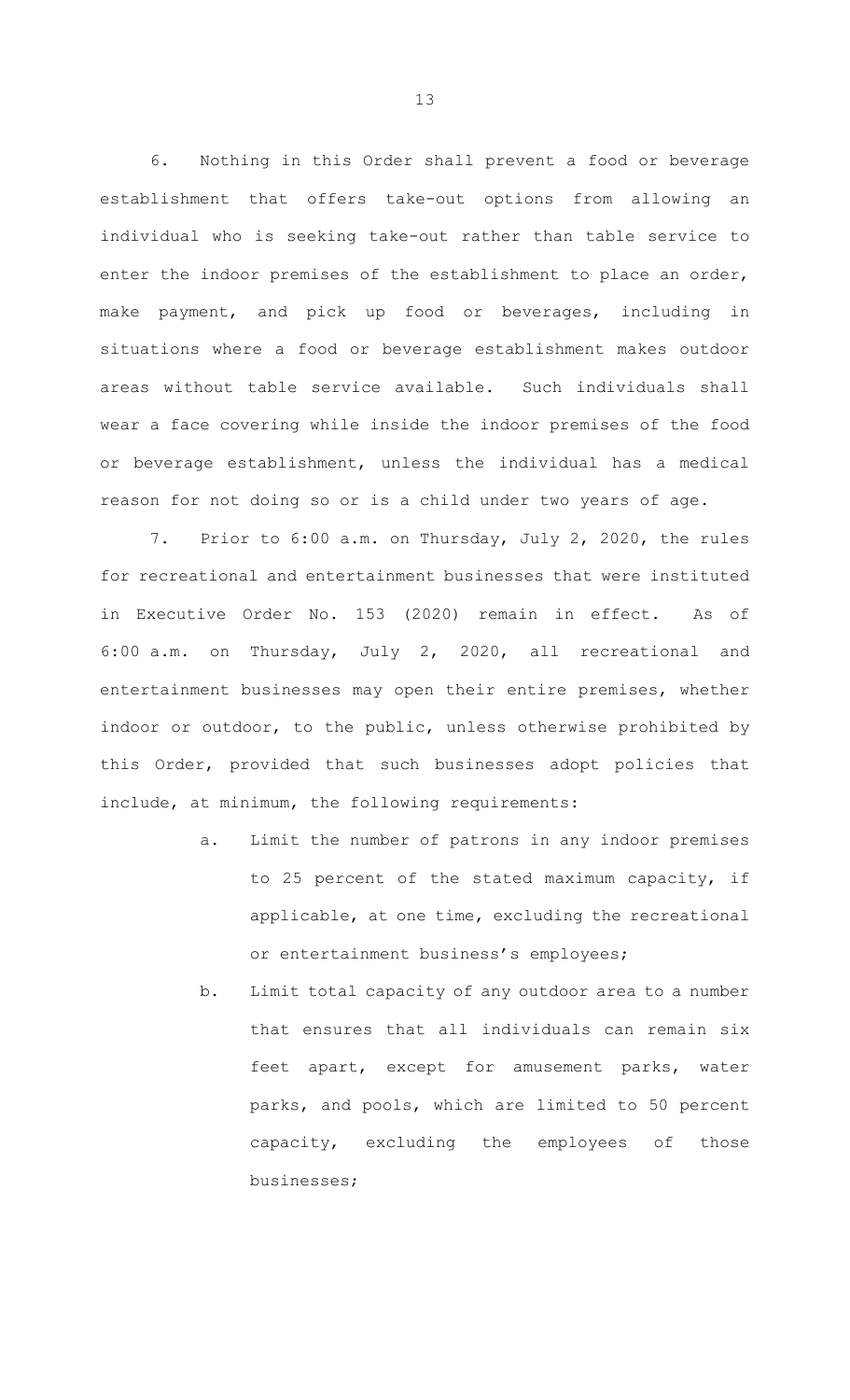- c. Require that reservations, cancellations and prepayments be made via electronic or telephone reservation systems to limit physical interactions. Such policies shall, wherever possible, consider populations that do not have access to internet service or credit cards;
- d. Install a physical barrier, such as a shield guard, between visitors and employees wherever feasible or otherwise ensure six feet of distance between those individuals, except at the moment of payment;
- e. Limit the use of equipment rented or otherwise provided by the business to one person at a time, excluding immediate family members, caretakers, household members, or romantic partners, and sanitize such equipment before and after use;
- f. Demarcate and post signs that denote six feet of spacing in all commonly used and other applicable areas or where people may form a line;
- g. Require infection control practices, such as regular hand washing, coughing and sneezing etiquette, and proper tissue usage and disposal;
- h. Provide employees break time for repeated handwashing throughout the workday;
- i. Provide sanitization materials, such as hand sanitizer and sanitizing wipes, to staff and customers;
- j. Limit occupancy in restrooms that remain open to avoid over-crowding and maintain social distancing through signage and, where practicable, the utilization of attendants to monitor capacity;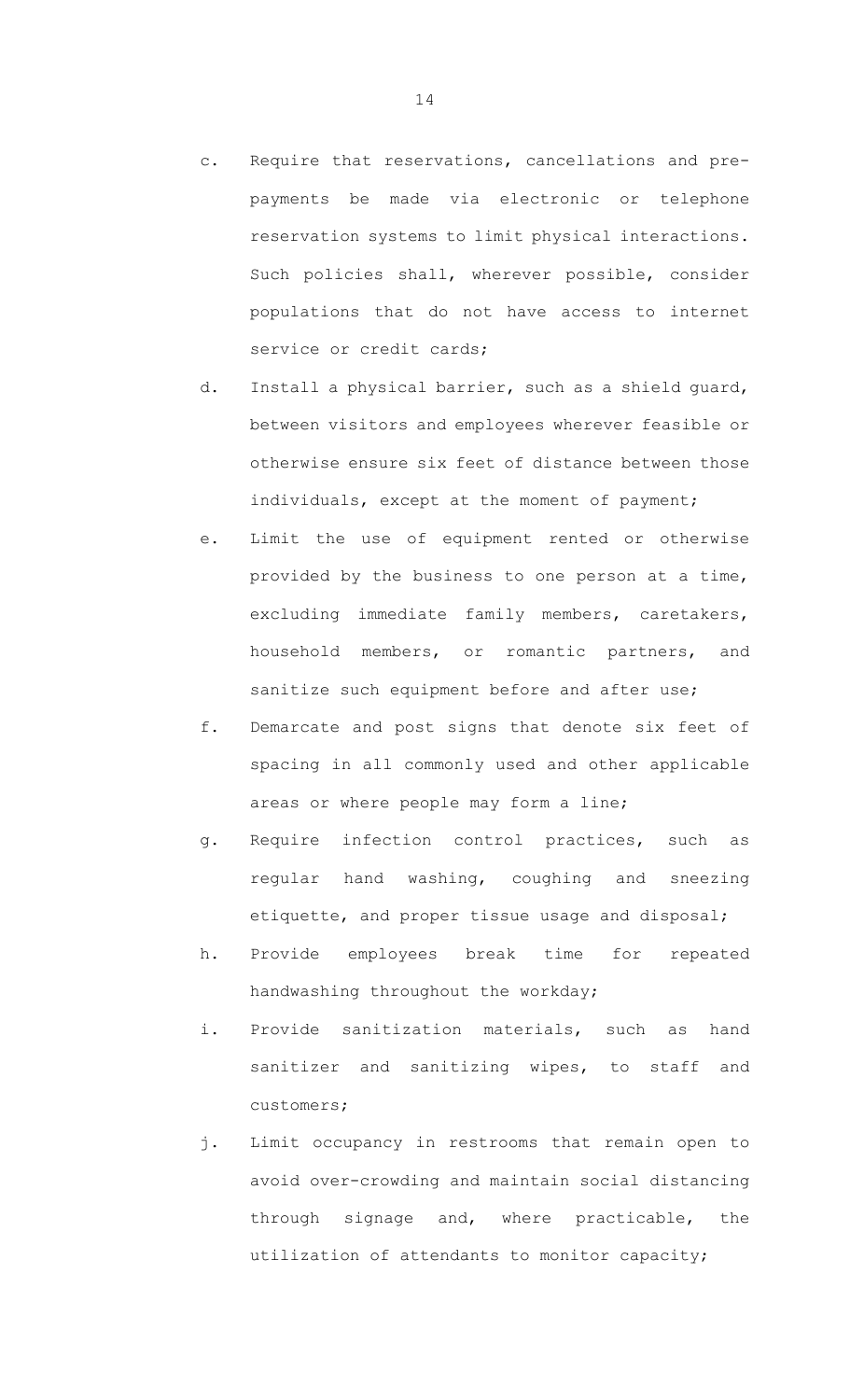- k. Require frequent sanitization of high-touch areas including, at minimum, the following cleaning protocols:
	- i. Routinely clean and disinfect all high-touch areas in accordance with DOH and CDC guidelines, particularly in spaces that are accessible to staff, customers, or members, or other individuals, including, but not limited to, restroom and locker facilities, counter tops, hand rails, door knobs, other common surfaces, safety equipment, and other frequently touched surfaces including employee used equipment, and ensure cleaning procedures following a known or potential exposure in compliance with CDC recommendations;
	- ii. Clean and disinfect equipment that is rented in accordance with CDC and DOH guidelines; and
	- iii. Train and equip employees to perform the above protocols effectively and in a manner that promotes the safety of the visitors and staff;
- l. Place additional restrictions on areas of the business, as necessary, to limit person-to-person interactions and facilitate appropriate social distancing;
- m. Immediately separate and send home workers who appear to have symptoms consistent with COVID-19 illness upon arrival at work or who become sick during the day;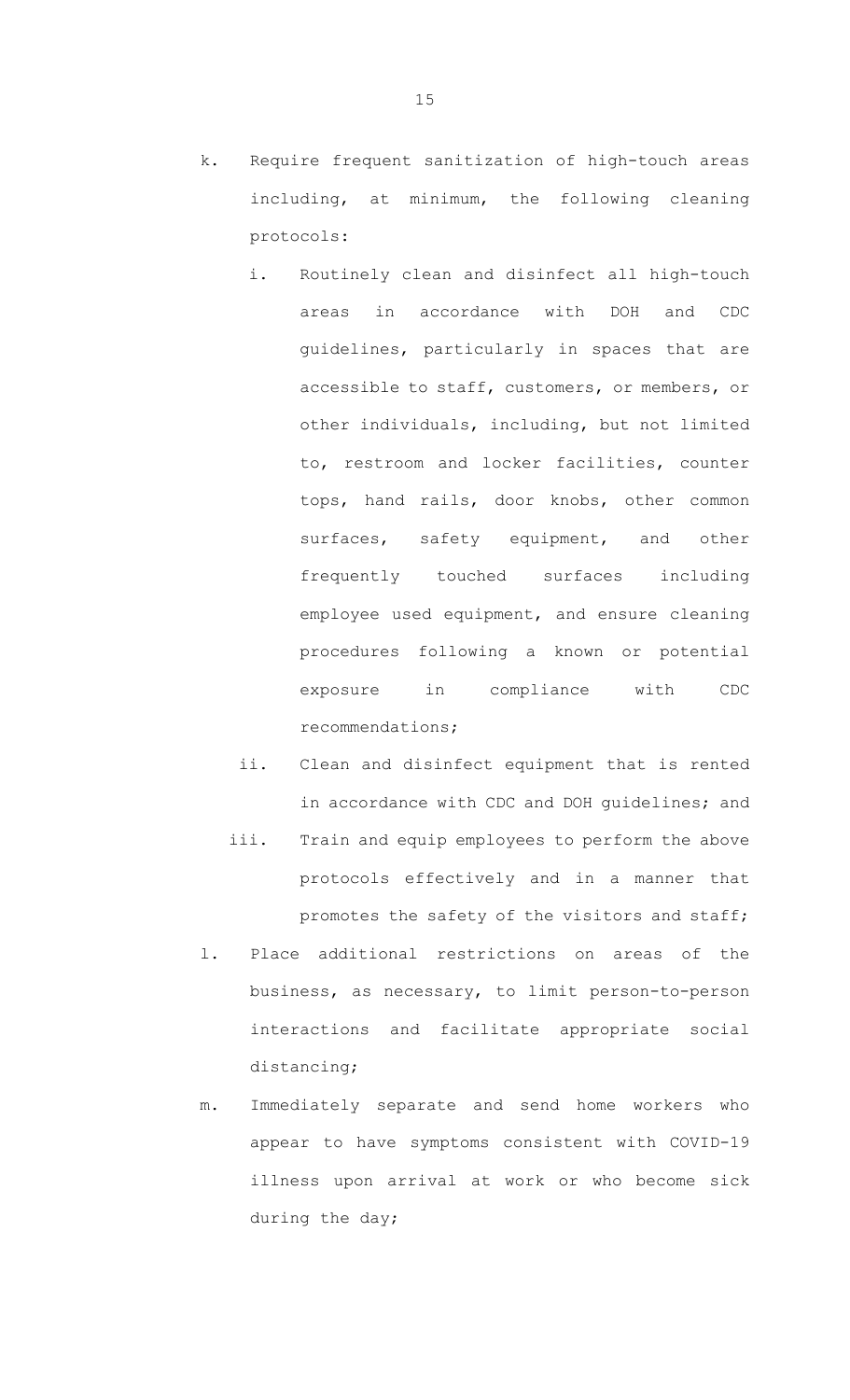- n. Promptly notify workers of any known exposure to COVID-19 at the worksite, consistent with the confidentiality requirements of the Americans with Disabilities Act and any other applicable laws;
- o. Clean and disinfect the worksite in accordance with CDC guidelines when a worker at the site has been diagnosed with COVID-19 illness;
- p. Continue to follow guidelines and directives issued by the New Jersey Department of Health, the CDC and the Occupational Health and Safety Administration, as applicable, for maintaining a clean, safe and healthy work environment;
- q. Require workers and customers to wear cloth face coverings while in the indoor portion of the premises, except where doing so would inhibit that individual's health or where the individual is under two years of age, and require workers to wear gloves when in contact with customers or goods. Businesses must provide, at their expense, such face coverings and gloves for their employees. If a customer refuses to wear a cloth face covering for non-medical reasons and if such covering cannot be provided to the individual by the business at the point of entry, then the business must decline the individual entry into the indoor premises. Nothing in the stated policy should prevent workers or customers from wearing a surgical-grade mask or other more protective face covering if the individual is already in possession of such equipment, or if the business is otherwise required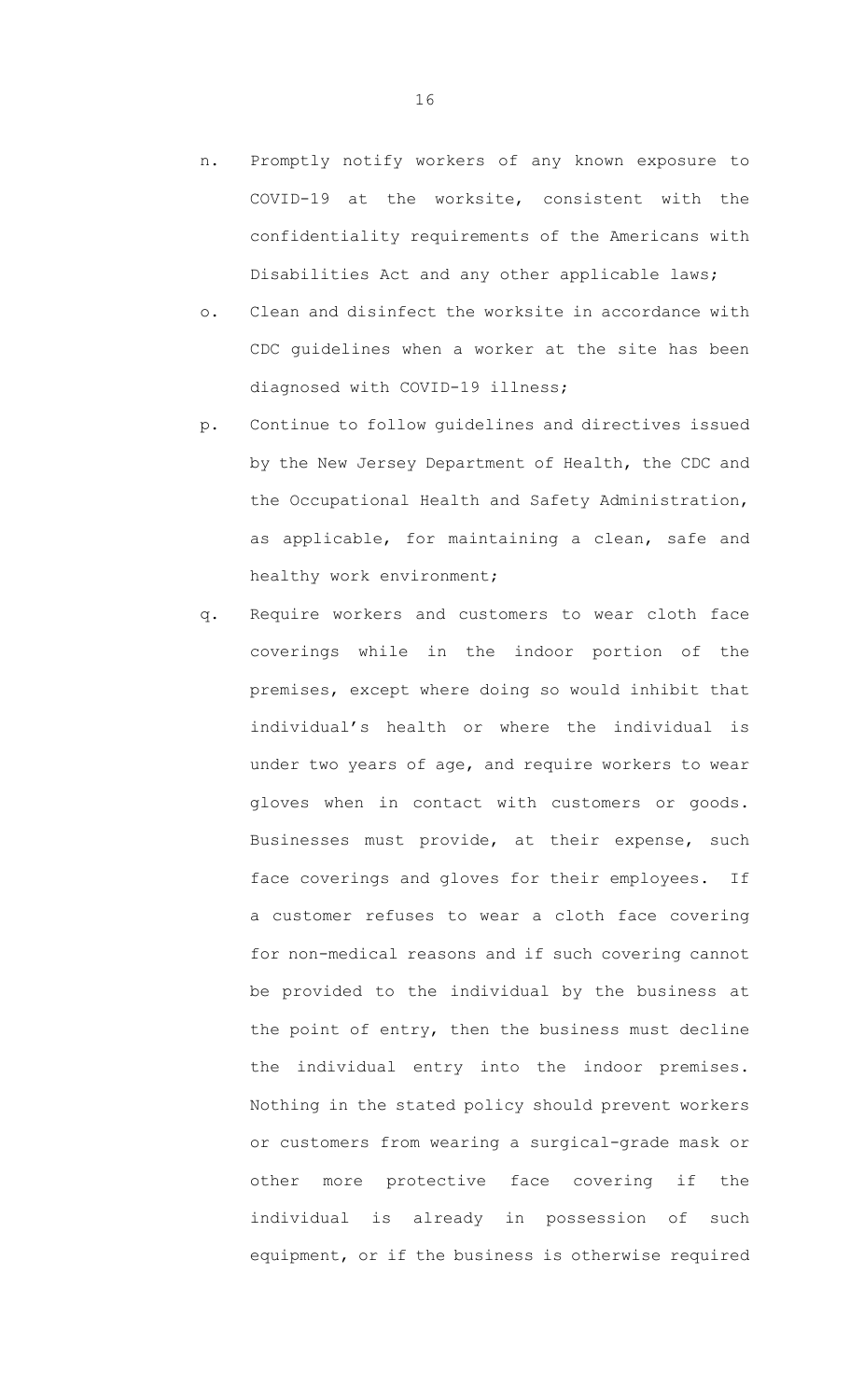to provide such worker with more protective equipment due to the nature of the work involved. Where an individual declines to wear a face covering in the indoor premises due to a medical condition that inhibits such usage, neither the essential retail business nor its staff shall require the individual to produce medical documentation verifying the stated condition; and

r. The requirement listed above in Paragraph 7(q) shall not apply where impracticable, such as when individuals are eating or drinking while seated, or in an aquatic space such as a pool.

8. The following recreational and entertainment businesses may open their outdoor spaces to the public, but may not open their indoor spaces to the public, except that members of the public may enter the indoor premises of the recreational business when entering or exiting the establishment in order to access the outdoor area, or to use the restroom:

- a. "Health clubs," as defined by N.J.S.A. 56:8-39, which include gyms and fitness centers, as well as any health club facilities located in hotels, motels, condominiums, cooperatives, corporate offices, or other business facilities;
- b. Entertainment centers where performances are viewed or given, including movie theaters, performing arts centers, other concert venues; and
- c. Amusement or water parks that are indoors.

9. Any establishment open to the public, including a food or beverage establishment, must cordon off any indoor or outdoor dance floors to the public.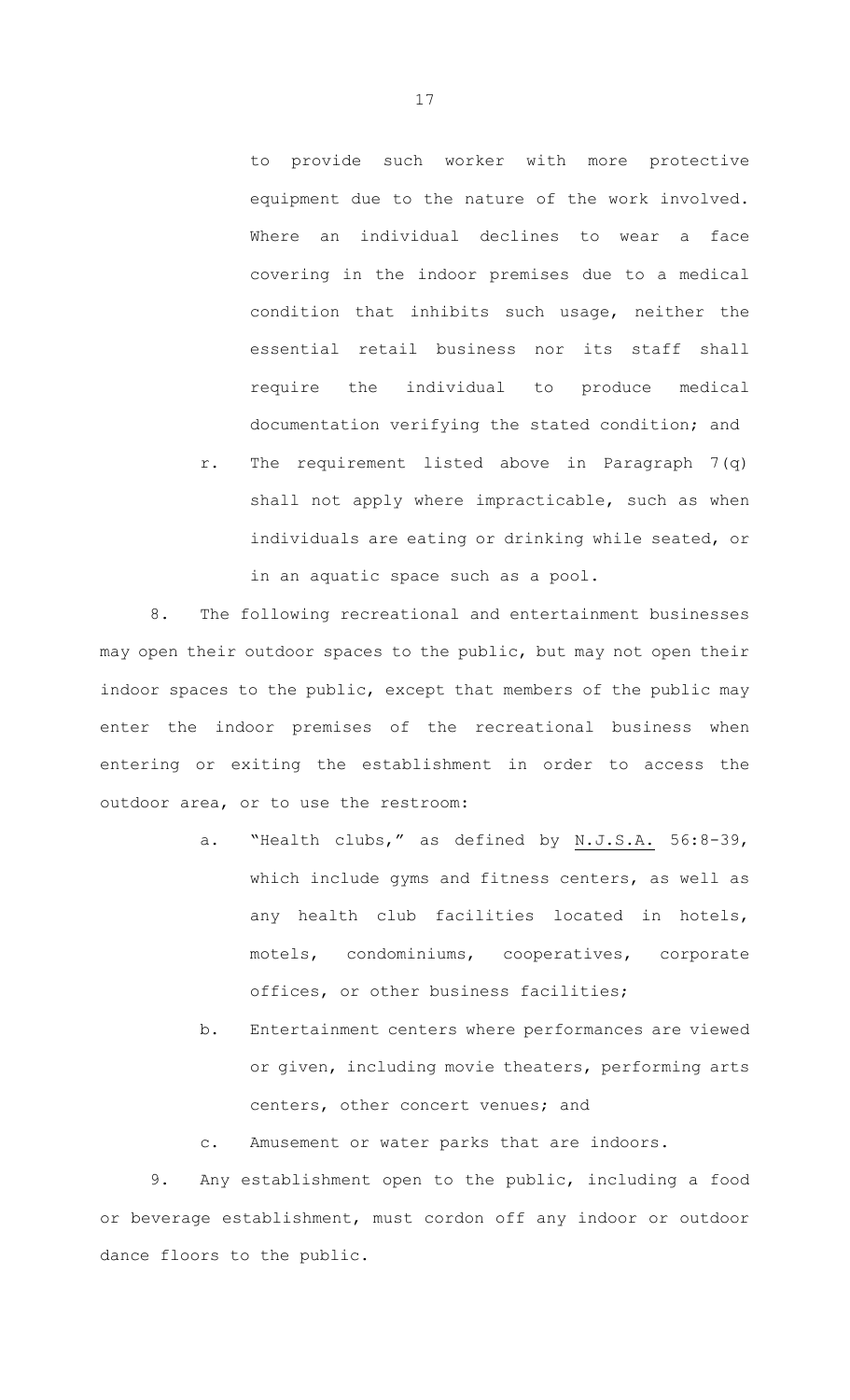10. Notwithstanding the prohibition on health clubs opening their indoor spaces to the public, such health clubs may open indoor premises to the public to offer individualized indoor instruction by appointment only where an instructor is offering training to an individual, and the individual's immediate family members, household members, caretakers, or romantic partners. If a health club is offering multiple simultaneous instructions at the same facility, these instructions must take place in separate rooms or, if they take place in the same room, must be separated by a floor-to-ceiling barrier that complies with all fire code requirements.

11. Notwithstanding the other requirements contained in this Order, casinos, including casino gaming floors and retail sports wagering lounges, may only reopen their premises to the public if they comply with any and all additional requirements imposed by the Division of Gaming Enforcement, and racetracks may only reopen their premises to the public if they comply with any and all existing and additional requirements imposed by any relevant State entity, including the New Jersey Racing Commission and the New Jersey Office of Emergency Management.

12. Notwithstanding the above paragraphs, amusement and water parks are permitted to open their outdoor premises to the public only where they are in compliance with the health and safety standards issued by the Commissioner of the DOH.

13. Notwithstanding the above paragraphs, pool facilities are permitted to open to the public only where they are in compliance with the health and safety standards issued by the Commissioner of the DOH. Effective at 6:00 a.m. on Thursday, July 2, 2020, aquatic recreation facilities and water fountains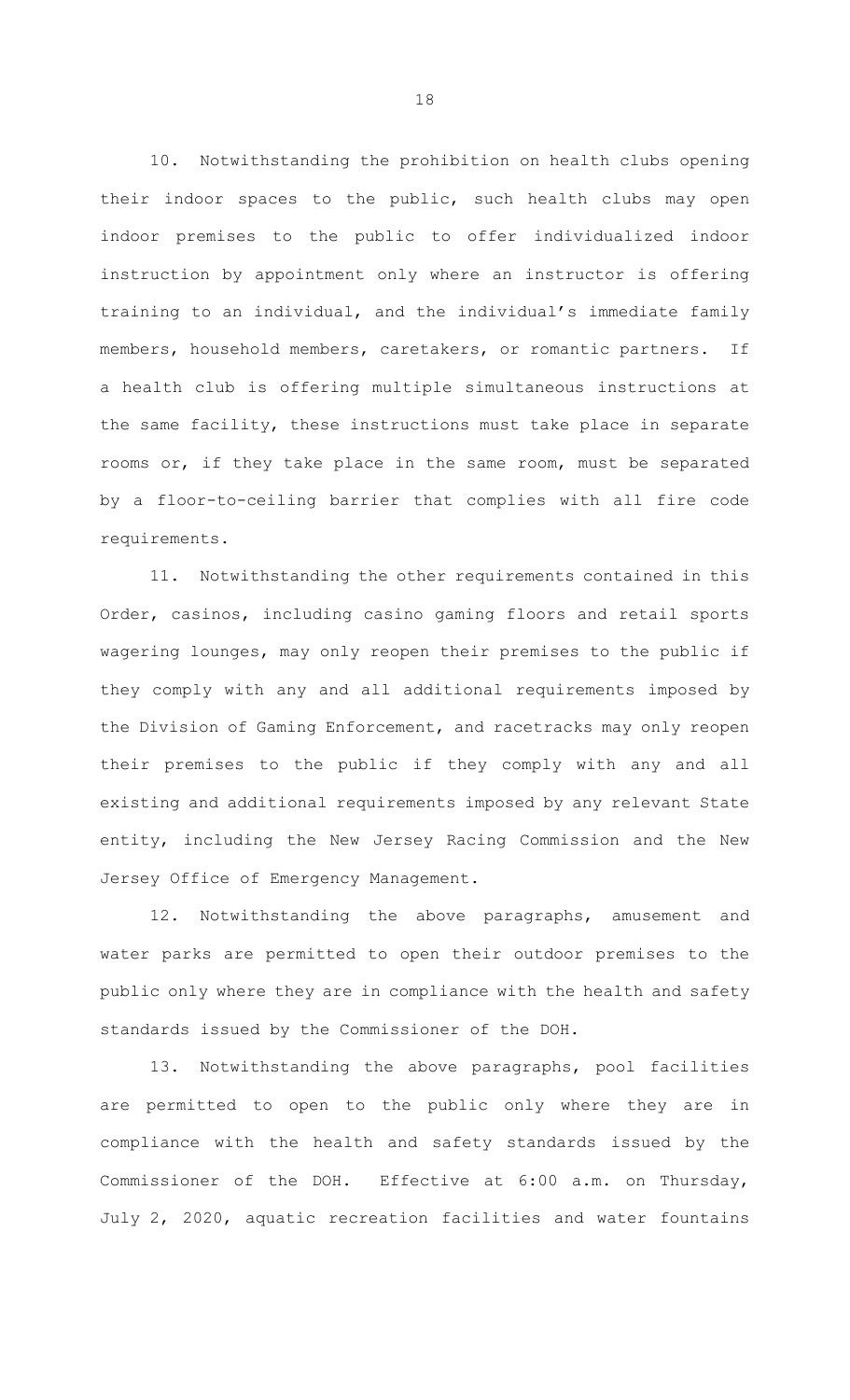(those considered recreational, not those for drinking) are permitted to be open to the public.

14. Effective at 6:00 a.m. on Thursday, July 2, 2020, playgrounds, including playgrounds at pool facilities, are permitted to be open to the public.

15. Individuals who are at any of these businesses at a specific time, a specific location, and for a common reason, such as a poker tournament at a casino, a wedding at a restaurant, or an outdoor concert or movie screening, are subject to the State gathering limits in effect at that time, which were most recently laid out in Executive Order No. 156 (2020).

16. Any prior requirements imposed by an Executive Order issued on or after March 21, 2020, that are inconsistent with the terms of this Order are hereby superseded.

17. The State Director of Emergency Management, who is the Superintendent of State Police, shall have the discretion to make additions, amendments, clarifications, exceptions, and exclusions to the terms of this Order.

18. It shall be the duty of every person or entity in this State or doing business in this State and of the members of the governing body and every official, employee, or agent of every political subdivision in this State and of each member of all other governmental bodies, agencies, and authorities in this State of any nature whatsoever, to cooperate fully in all matters concerning this Order.

19. No municipality, county, or any other agency or political subdivision of this State shall enact or enforce any order, rule, regulation, ordinance, or resolution which will or might in any way conflict with any of the provisions of this Order,